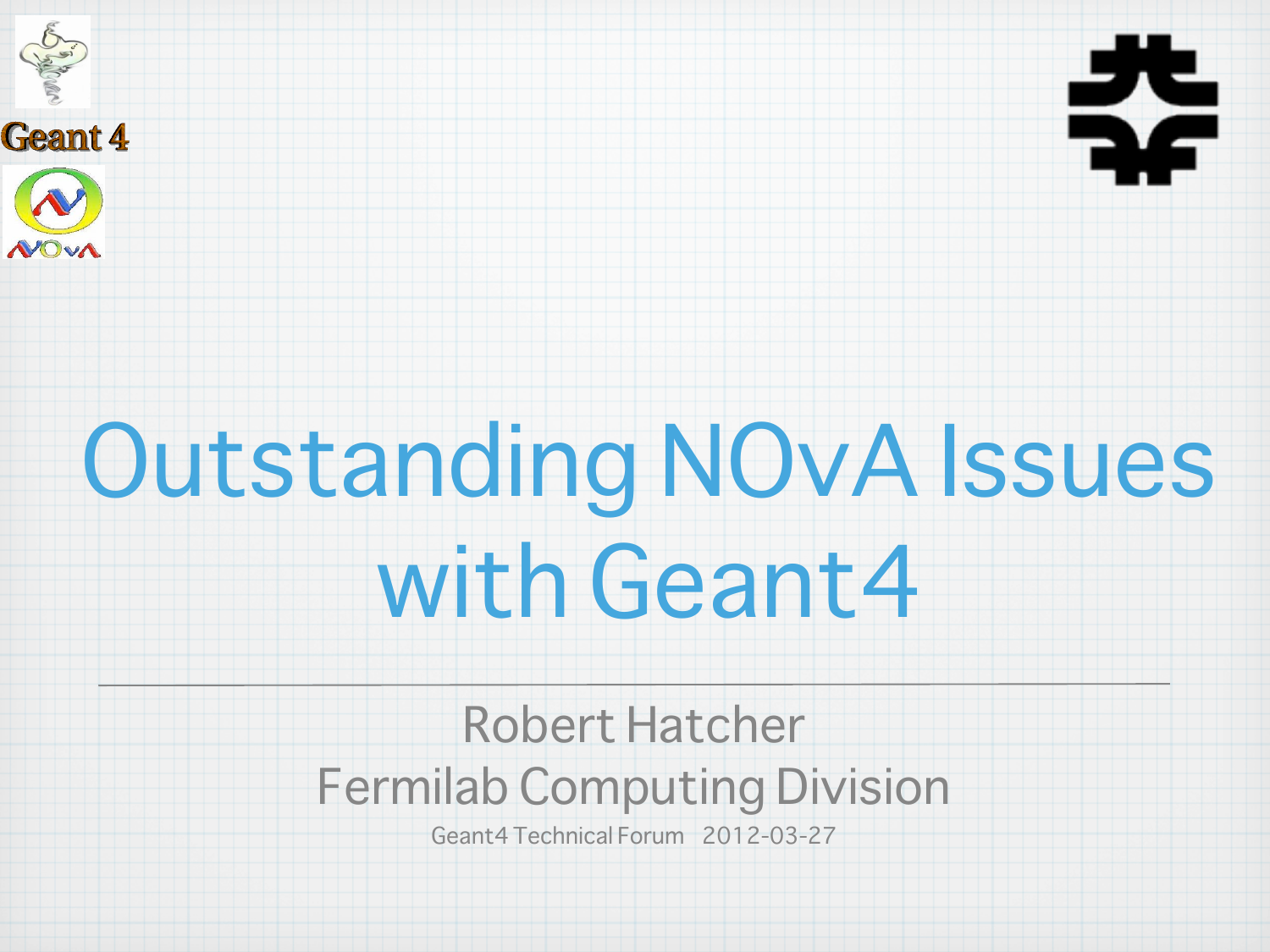## NOvA Geometry

- **Sandwich detector** 
	- planes of extruded PVC plastic; liquid scintillator cells
		- alternating orientation of cells
- read in from GDML file
- gaps between planes
	- $\bullet$  ~5-10 nm for containing shapes
		- extrusion in modules in planes in blocks
		- used to avoid overlaps
		- containing volume either air or vacuum
	- ~mm between "blocks"
	- ~2.5mm scallop grooves
		- for XTRU shape; none for alt BOX geom



**Geant 4**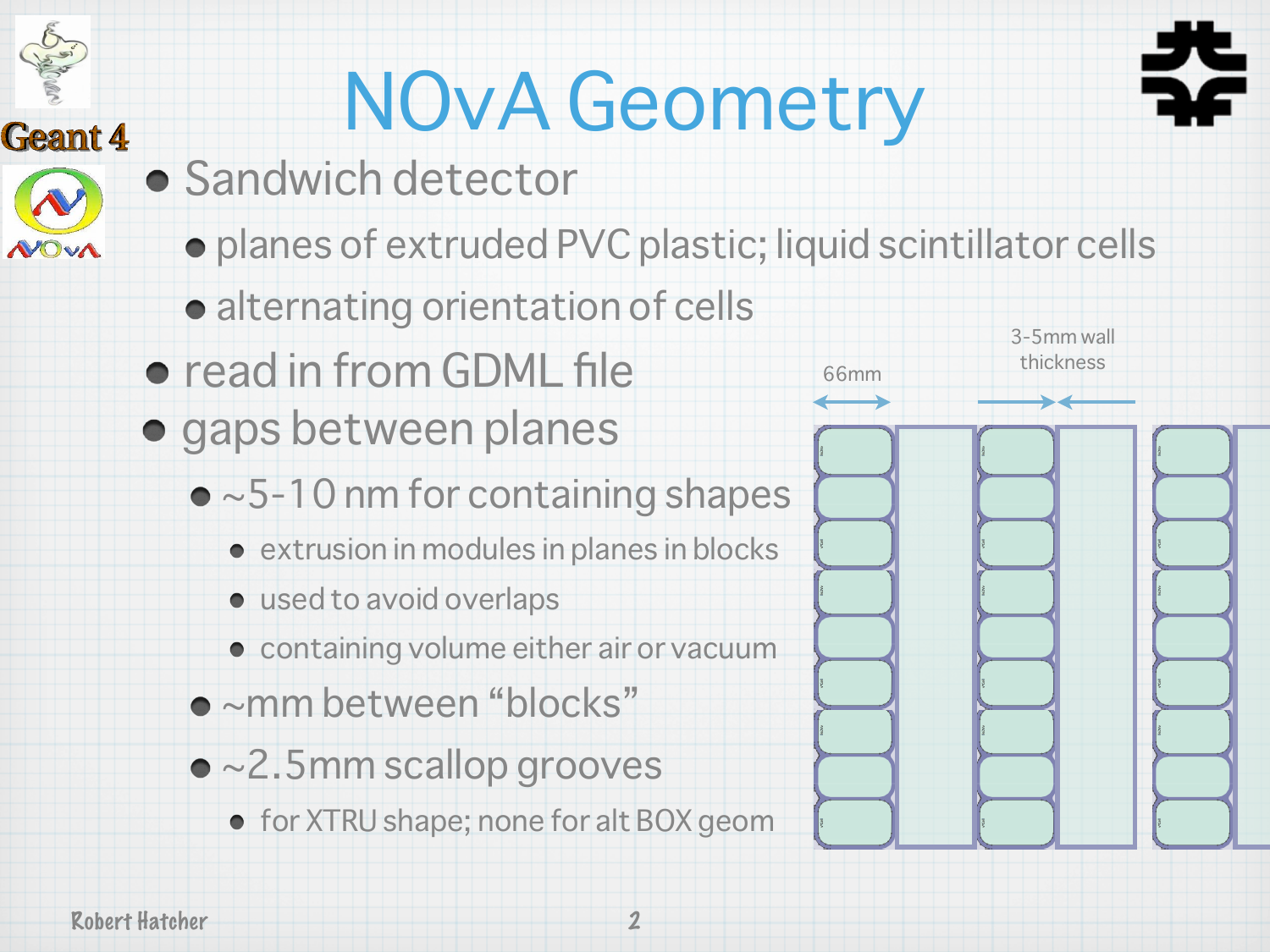#### Geant4 electron showers Geant 4



Observed large angle change for high energy (~2GeV) electrons

**• "multiple scattering" identified as an issue** 

step was attributed to G4UrbanMscModel93 process





vacuum between planes air between planes; green line is the primary 2 GeV electron

Robert Hatcher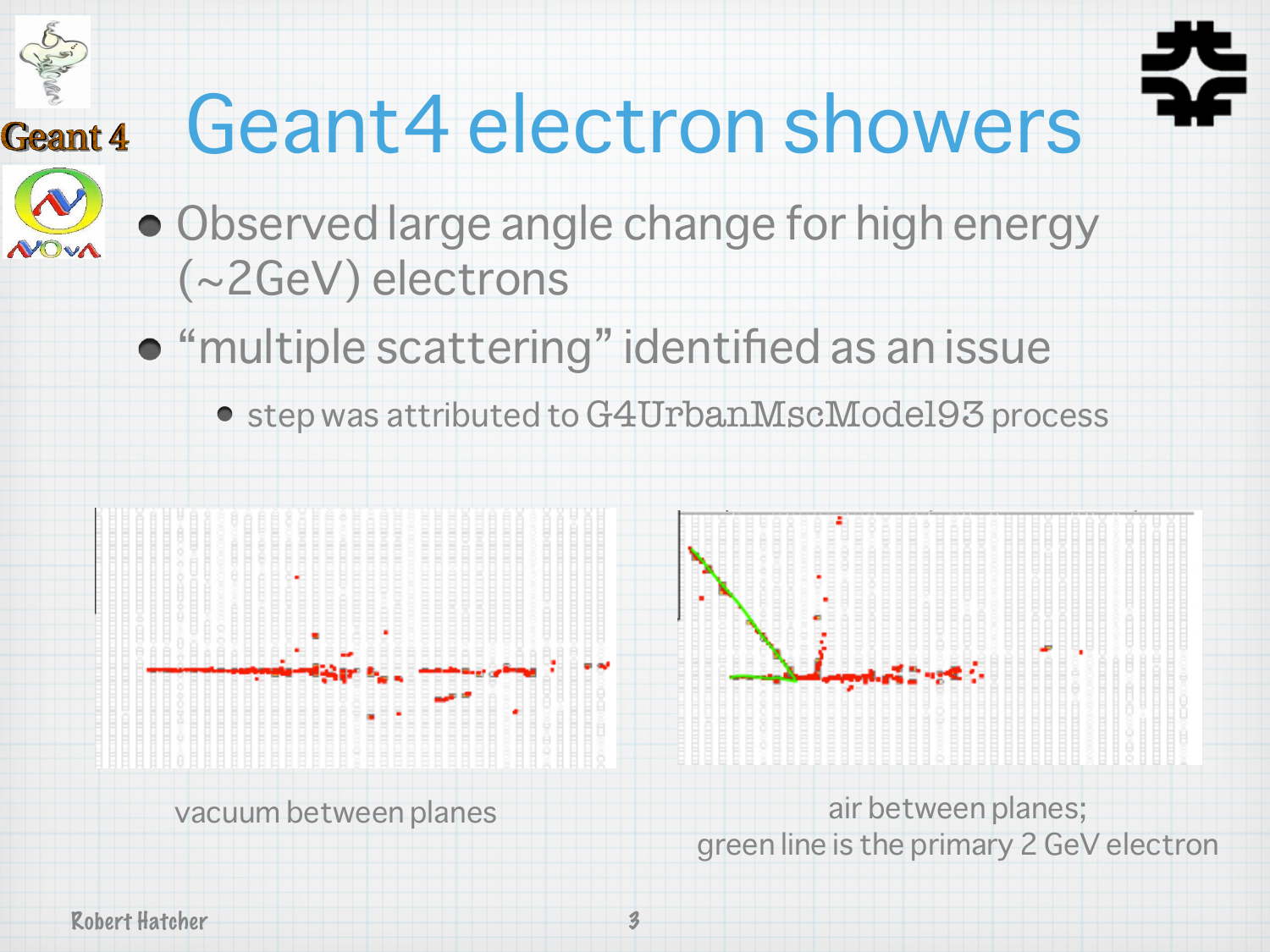# Geant 4

### Geant4 electron showers



- There must be a fundamental numeric instability in SampleCosineTheta that turns small theta0 (mean angle?) into a chosen *cosθ* that is unreasonably far from 1
- Geant4 team sent a proposed fix
	- old: if(theta0 < tausmall) return cth;
	- new: if(theta0\*theta0 < tausmall) return cth;
	- theta0 is a mean scattering angle
	- $\bullet$  cth=1 and tausmall = 1.0e-16 at this point
- $\bullet$  I'm not convinced that this new variation on the cut does anything more than make the problem less frequent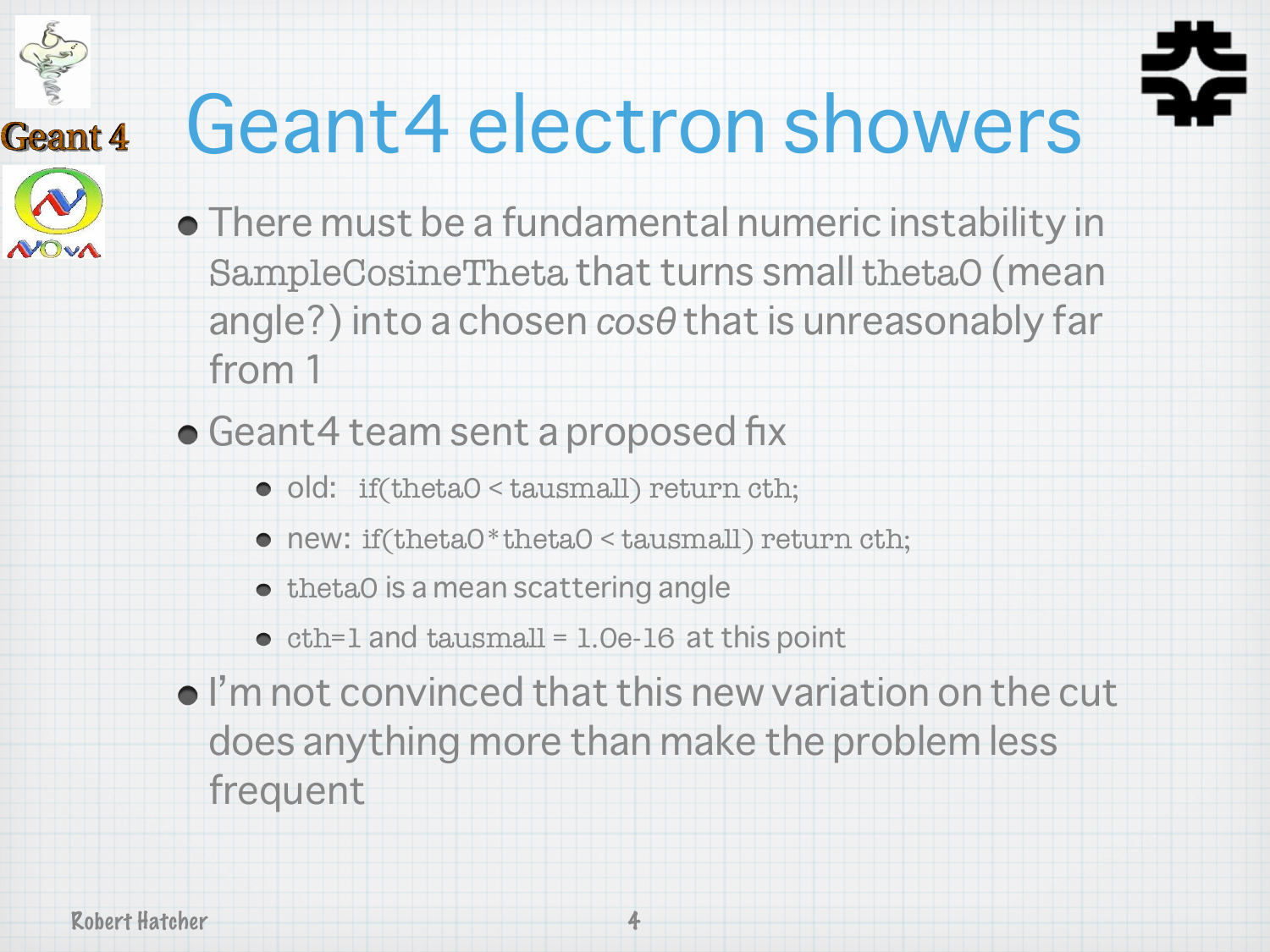### Shower Width



5

Robert Hatcher